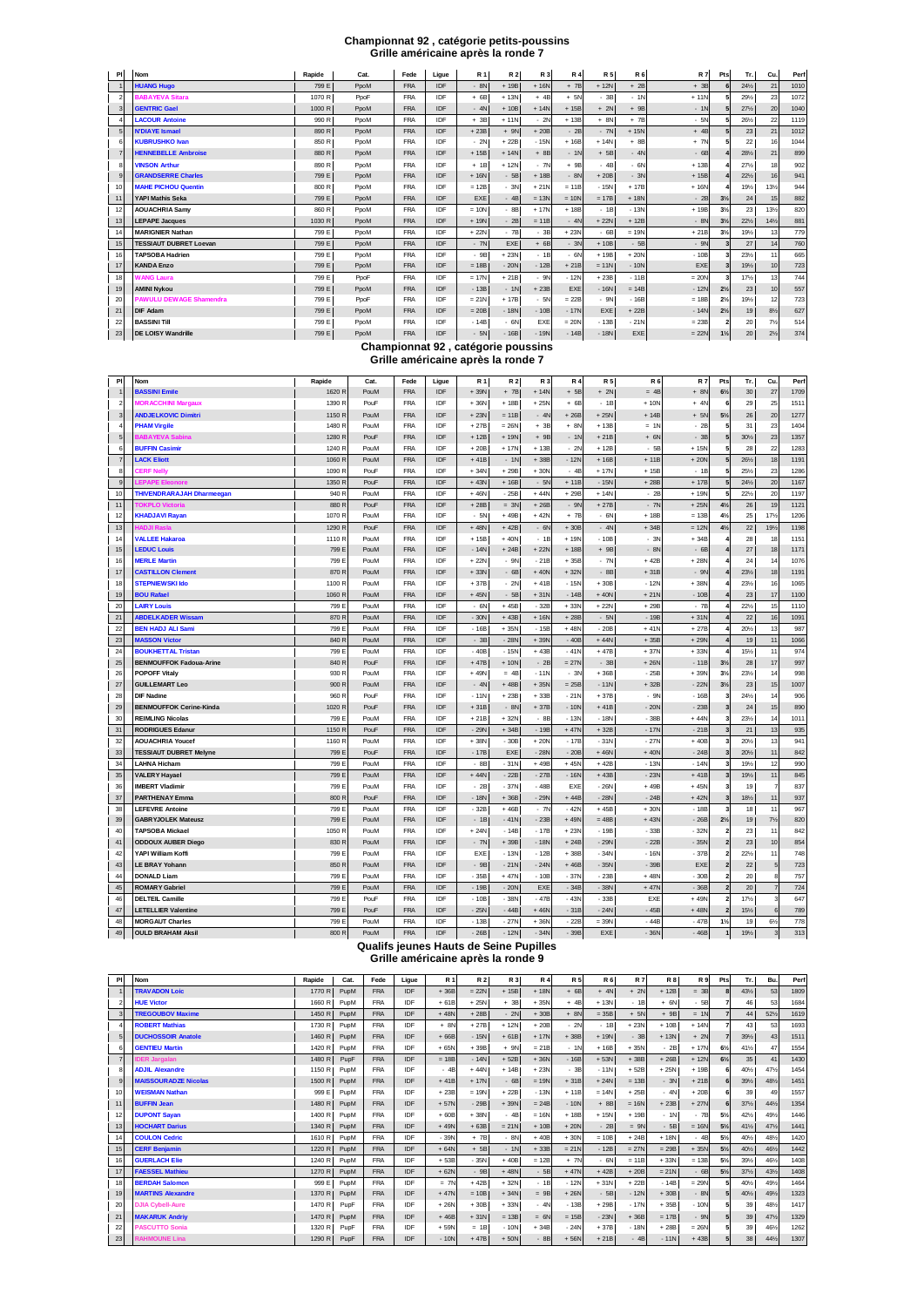| 24 | <b>DEBORD Nino</b>                | 1270 R | PupM | <b>FRA</b> | IDF | - 34B  | $+54N$  | $+46B$  | $= 11N$ | $+22B$  | - 9B    | $-14N$  | $+36N$  | $= 32B$ |                | 37     | 44  | 1308 |
|----|-----------------------------------|--------|------|------------|-----|--------|---------|---------|---------|---------|---------|---------|---------|---------|----------------|--------|-----|------|
| 25 | <b>CHITTAPHONG BOULOM Aymeric</b> | 1300 R | PupM | <b>FRA</b> | IDF | $+56N$ | $-2B$   | $-26N$  | $+64B$  | $+39N$  | $+28B$  | $-10N$  | $-8B$   | $+41N$  | 5              | 37     | 41% | 1220 |
| 26 | <b>BERDAH Samuel</b>              | 999 E  | PupM | <b>FRA</b> | IDF | $-20B$ | $+55N$  | $+25B$  | $+32N$  | $-19B$  | $=27B$  | $+42N$  | $-7N$   | $= 22B$ |                | 36%    | 43% | 1364 |
| 27 | <b>MANOLOV Thomas</b>             | 1310 R | PupM | <b>FRA</b> | IDF | $+43B$ | $-4N$   | $+41B$  | $-28N$  | $+55B$  | $= 26N$ | $= 15B$ | $+38N$  | $-11B$  |                | 36%    | 43% | 1280 |
| 28 | <b>SEVEN Corentin</b>             | 1220 R | PupM | <b>FRA</b> | IDF | $+52B$ | $-3N$   | $+43B$  | $+27B$  | $-35N$  | $-25N$  | $+45B$  | - 22N   | $+40B$  |                | 34%    | 41% | 1247 |
| 29 | <b>KEBAILI Doryan</b>             | 1290 R | PupM | <b>FRA</b> | IDF | $+55B$ | $+11N$  | $-35B$  | $-38N$  | $+52B$  | $-20N$  | $+46B$  | $= 15N$ | $= 18B$ |                | 34     | 40  | 1267 |
| 30 | <b>RAVEL Evans</b>                | 1270 R | PupM | <b>FRA</b> | IDF | $+58B$ | $-20N$  | $+51B$  | $-3N$   | $-14B$  | $+54N$  | $+44B$  | $-19N$  | $+45B$  |                | 34     | 40  | 1246 |
| 31 | <b>ROUET Alexandre</b>            | 1270 R | PupM | <b>FRA</b> | IDF | $+45N$ | $-21B$  | $= 64N$ | $+37B$  | $-9N$   | $-18B$  | $+40N$  | $= 34B$ | $+49N$  |                | 33%    | 39  | 1167 |
| 32 | <b>HARDY Thomas</b>               | 1320 R | PupM | <b>FRA</b> | IDF | $+44B$ | $= 34N$ | $-18B$  | $-26B$  | $+50N$  | $-36N$  | $+53B$  | $+37B$  | $= 24N$ |                | 33     | 39% | 1156 |
| 33 | <b>RIZK Gabriel</b>               | 1360 F | PupM | <b>FRA</b> | IDF | $+54B$ | $+40N$  | $-20B$  | $-15N$  | $+46B$  | $-38N$  | $+41N$  | $-16B$  | $+39N$  |                | 32     | 39  | 1196 |
| 34 | <b>HERAULT Theotime</b>           | 970 R  | PupM | <b>FRA</b> | IDF | $+24N$ | $= 32B$ | $-19B$  | $-22N$  | $-53B$  | $+62N$  | $+57B$  | $= 31N$ | $+38B$  |                | 32     | 37  | 1213 |
| 35 | <b>DEMAIS Traian</b>              | 1460 R | PupM | <b>FRA</b> | IDF | $+50N$ | $+16B$  | $+29N$  | $-2B$   | $+28B$  | $= 3N$  | $-6E$   | $-20N$  | $-15B$  | $4\frac{1}{2}$ | 41%    | 50  | 1338 |
| 36 | <b>MARTINS Louis</b>              | 1170 R | PupM | <b>FRA</b> | IDF | $-1N$  | $+49B$  | $= 37N$ | $-7B$   | $+64N$  | $+32B$  | $-21N$  | $-24B$  | $+51N$  | 4%             | 38     | 43  | 1226 |
| 37 | <b>MONTEVALLY Mathis</b>          | 850 R  | PupM | <b>FRA</b> | IDF | $-38B$ | $+60N$  | $= 36B$ | $-31N$  | $+61B$  | $-22N$  | $+51B$  | $-32N$  | $+54B$  | 4%             | $30\,$ | 35% | 1123 |
| 38 | <b>LECLERC Thimote</b>            | 1180 R | PupM | <b>FRA</b> | IDF | $+37N$ | $-12B$  | $+63N$  | $+29B$  | $-5N$   | $+33B$  | $-7N$   | $-27B$  | $-34N$  |                | 39     | 45% | 1174 |
| 39 | <b>BERROUKECHE Anes</b>           | 1080 R | PupF | <b>FRA</b> | IDF | $+14B$ | $-6N$   | $-11B$  | $+43N$  | $-25B$  | $-44N$  | $+59B$  | $+58N$  | $-33B$  |                | 36     | 42  | 1198 |
| 40 | <b>LEMOINE Louis</b>              | 999 E  | PupM | <b>FRA</b> | IDF | $+42N$ | $-33B$  | $-16N$  | $-14N$  | $+43B$  | $+55N$  | $-31B$  | $+56B$  | $-28N$  |                | 34     | 40  | 1184 |
| 41 | <b>LAFKIH Adan</b>                | 1010 R | PupM | <b>FRA</b> | IDF | $-9N$  | $+56B$  | $-27N$  | $+62B$  | $-42N$  | $+59N$  | $-33B$  | $+44N$  | $-25B$  |                | 32     | 37  | 1150 |
| 42 | <b>KRISHNAPILLAI Subixshan</b>    | 1430 R | PupM | <b>FRA</b> | IDF | $-40B$ | $-18N$  | $+44B$  | $+54N$  | $+41B$  | $-17N$  | $-26B$  | $-43N$  | $+55B$  |                | 31%    | 37% | 1108 |
| 43 | THIVENDRARAJAH Chatveekan         | 999 E  | PupM | <b>FRA</b> | IDF | $-27N$ | $+57B$  | $-28N$  | $-39B$  | $-40N$  | $+48B$  | $+47N$  | $+42B$  | $-23N$  |                | 31     | 38  | 1149 |
| 44 | <b>SCHWARTZ Yann</b>              | 999 E  | PupM | <b>FRA</b> | IDF | $-32N$ | - 8B    | - 42N   | $+66N$  | $+57B$  | $+39B$  | $-30N$  | $-41B$  | $+56N$  |                | 31     | 35  | 1072 |
| 45 | FOURNIER-RICOCHON Jean-Abel       | 910 R  | PupM | <b>FRA</b> | IDF | $-31B$ | $-51N$  | $-54B$  | $+60N$  | $+49N$  | $+47B$  | $-28N$  | $+46B$  | $-30N$  |                | 30%    | 36% | 1077 |
| 46 | <b>CHARGHINOFF Ayuka</b>          | 999 E  | PupM | <b>FRA</b> | IDF | $-21N$ | $+62B$  | $-24N$  | $+63B$  | $-33N$  | $+56B$  | $-29N$  | $-45N$  | $+53B$  |                | 30     | 34  | 1055 |
| 47 | <b>MERLE Jean-Baptiste</b>        | 999 E  | PupM | <b>FRA</b> | IDF | $-19B$ | $-23N$  | $+58B$  | $+61N$  | $-17B$  | $-45N$  | $-43B$  | $+59N$  | $+52B$  |                | 29%    | 35  | 1047 |
| 48 | <b>GOBIER Paul</b>                | 999 E  | PupM | <b>FRA</b> | IDF | $-3B$  | $+53N$  | $-17B$  | $-52N$  | $-59B$  | $-43N$  | $+60B$  | $+57N$  | $+58B$  |                | 28%    | 34% | 1001 |
| 49 | <b>PUGET Yann</b>                 | 999 E  | PupM | <b>FRA</b> | IDF | $-13B$ | $-36N$  | $-53B$  | $+58N$  | $-45B$  | $+61N$  | $+55B$  | $+52N$  | $-31B$  |                | 28     | 33% | 1003 |
| 50 | <b>DELIN Valere</b>               | 999 E  | PupM | <b>FRA</b> | IDF | $-35B$ | $+58N$  | $-23B$  | $= 53N$ | $-32B$  | $-52N$  | $+62B$  | $-51N$  | $+61N$  | 3 <sup>1</sup> | 27     | 31% | 1010 |
| 51 | <b>COLLETER Mateo</b>             | 999 E  | PupM | <b>FRA</b> | IDF | $-63N$ | $+45B$  | $-30N$  | $-56B$  | $= 62N$ | $+64B$  | $-37N$  | $+50B$  | $-36B$  | $3\frac{1}{2}$ | 261/2  | 30  | 894  |
| 52 | <b>GENTRIC Ewen</b>               | 870 R  | PupM | <b>FRA</b> | IDF | $-28N$ | $+65B$  | $-7N$   | $+48B$  | $-29N$  | $+50B$  | - 8N    | - 49B   | $-47N$  |                | 34%    | 39% | 1017 |
| 53 | <b>GABRIEL Olivier</b>            | 880 R  | PupM | <b>FRA</b> | IDF | $-16N$ | $-48B$  | $+49N$  | $= 50B$ | $+34N$  | - 7B    | $-32N$  | $= 61B$ | $-46N$  |                | 34     | 40  | 1025 |
| 54 | <b>MYLVAGANAM Vithuron</b>        | 999 E  | PupM | <b>FRA</b> | IDF | $-33N$ | $-24B$  | $+45N$  | $-42B$  | $+63N$  | $-30B$  | $-56N$  | $+65B$  | $-37N$  |                | 30%    | 34  | 940  |
| 55 | <b>TRENTELIVRES Lumine</b>        | 999 E  | PupF | <b>FRA</b> | IDF | $-29N$ | $-26B$  | $+65N$  | $+57B$  | $-27N$  | $-40B$  | $-49N$  | $+63B$  | $-42N$  |                | 30     | 33% | 1007 |
| 56 | <b>TLILI-BOURGEOIS Nicolas</b>    | 999 E  | PupM | <b>FRA</b> | IDF | $-25B$ | $-41N$  | $+66B$  | $+51N$  | $-23B$  | $-46N$  | $+54B$  | $-40N$  | $-44B$  |                | 29%    | 33% | 967  |
| 57 | <b>MAREC Hugo</b>                 | 1000 R | PupM | <b>FRA</b> | IDF | $-11B$ | $-43N$  | $+59B$  | $-55N$  | $-44N$  | $+63B$  | $-34N$  | $-48B$  | $+64N$  |                | 29     | 32% | 909  |
| 58 | <b>ROSSETTO Timeo</b>             | 930 R  | PupM | <b>FRA</b> | IDF | $-30N$ | $-50B$  | $-47N$  | $-49B$  | $+65N$  | $+60B$  | $+64N$  | $-39B$  | $-48N$  |                | 27%    | 30% | 933  |
| 59 | <b>THEPAUT Romain</b>             | 999 E  | PupM | <b>FRA</b> | IDF | $-22B$ | $-61N$  | $-57N$  | $+65B$  | $+48N$  | $-41B$  | $-39N$  | $-47B$  | $+66B$  |                | 261/2  | 29  | 930  |
| 60 | <b>LEROY Pierre-Louis</b>         | 999 E  | PupM | <b>FRA</b> | IDF | $-12N$ | $-37B$  | $-62N$  | $-45B$  | $+66B$  | $-58N$  | $-48N$  | $+64B$  | $+63N$  |                | 25     | 27% | 834  |
| 61 | <b>LENOIR Edgar</b>               | 1090 R | PupM | <b>FRA</b> | IDF | $-2N$  | $+59B$  | $-5N$   | $-47B$  | $-37N$  | $-49B$  | $+65N$  | $= 53N$ | $-50B$  | $2\frac{1}{2}$ | 33     | 37% | 916  |
| 62 | <b>CHEVAL Gabriel</b>             | 950 R  | PupM | <b>FRA</b> | IDF | $-17B$ | $-46N$  | $+60B$  | $-41N$  | $= 51B$ | $-34B$  | $-50N$  | - 66N   | $= 65B$ |                | 28%    | 31  | 803  |
| 63 | SIMON-LECIEUX Agathe              | 800 F  | PupF | <b>FRA</b> | IDF | $+51B$ | $-13N$  | $-38B$  | $-46N$  | $-54B$  | $-57N$  | $+66B$  | $-55N$  | $-60B$  |                | 26     | 30  | 805  |
| 64 | <b>MAYEUX Valentine</b>           | 880 R  | PupF | <b>FRA</b> | IDF | $-15B$ | $+66N$  | $= 31B$ | $-25N$  | $-36B$  | $-51N$  | $-58B$  | $-60N$  | $-57B$  | 1%             | 29%    | 33% | 796  |
| 65 | <b>LEROY Philippine</b>           | 999 E  | PupF | <b>FRA</b> | IDF | - 6B   | $-52N$  | $-55B$  | $-59N$  | $-58B$  | $+66N$  | $-61B$  | $-54N$  | $= 62N$ | $1\frac{1}{2}$ | 24     | 27  | 687  |
| 66 | <b>DICQUE Benjamin</b>            | 999 E  | PupM | <b>FRA</b> | IDF | $-5N$  | - 64B   | $-56N$  | - 44B   | $-60N$  | $-65B$  | $-63N$  | $+62B$  | $-59N$  |                | 24     | 27  | 619  |

### **qualifs jeunes benjamins Grille américaine après la ronde 9**

| PI             | Nom                        | Rapide | Cat.        | Fede       | Ligue      | R 1    | <b>R2</b> | <b>R3</b> | <b>R4</b> | <b>R5</b> | <b>R6</b>  | <b>R7</b> | <b>R8</b> | <b>R9</b> | Pts                     | Tr.             | Bu.    | Perf         |
|----------------|----------------------------|--------|-------------|------------|------------|--------|-----------|-----------|-----------|-----------|------------|-----------|-----------|-----------|-------------------------|-----------------|--------|--------------|
|                | <b>PHAM Arthur</b>         | 1970 R | BenM        | <b>FRA</b> | <b>IDF</b> | $+14B$ | $+12N$    | $+ 7B$    | $= 4N$    | $+2E$     | $+ 5N$     | $+ 3B$    | $+ 6N$    | $+10B$    | $8\frac{1}{2}$          | 44%             | 54%    | 2109         |
| $\overline{2}$ | <b>BANAT Samy</b>          | 1720 R | BenM        | FRA        | IDF        | $+30E$ | $+23N$    | $+29B$    | $+ 3B$    | $-1$      | $+13N$     | $+ 6B$    | $-4N$     | $+ 7B$    | 7                       | 44              | 52     | 1791         |
| $\sqrt{3}$     | <b>LAMBALLE Victor</b>     | 1760 R | BenM        | <b>FRA</b> | IDF        | $+28B$ | $+13N$    | $+26B$    | $-2N$     | $+12B$    | $+ 8N$     | $-1N$     | $+15B$    | $+4B$     | $\overline{7}$          | 43              | 51     | 1776         |
| $\overline{4}$ | <b>BANAT Rayan</b>         | 1720 R | BenM        | FRA        | IDF        | $+32N$ | $+19B$    | $+17N$    | $= 1B$    | $-5N$     | $+16B$     | $+27N$    | $+2B$     | $-3N$     | 6%                      | 44              | 52     | 1771         |
| 5              | <b>EA Thibault</b>         | 1540 R | BenM        | <b>FRA</b> | IDF        | $+22B$ | $+25N$    | $+6B$     | $= 8N$    | $+4B$     | $-1B$      | $-7N$     | $+20N$    | $+12B$    | 6 <sup>1</sup>          | 43              | 52%    | 1694         |
| 6              | <b>CARLIER Nathan</b>      | 1810 R | BenM        | <b>FRA</b> | IDF        | $+ 9N$ | $+18B$    | $-5N$     | $+19B$    | $+26N$    | $+ 7B$     | $-2N$     | $-18$     | $+14N$    | 6                       | 44              | 53     | 1671         |
| $\overline{7}$ | <b>CRAS Gildas</b>         | 1590 R | BenM        | <b>FRA</b> | <b>IDF</b> | $+43N$ | $+24B$    | $-1N$     | $+29B$    | $+18N$    | $-6N$      | $+ 5B$    | $+14B$    | $-2N$     | 6                       | 43              | 50     | 1622         |
| 8              | <b>FAROUZ Thomas</b>       | 1540 R | BenM        | <b>FRA</b> | IDF        | $+39N$ | $= 20B$   | $+15N$    | $= 5B$    | $+25N$    | $-3B$      | $+13N$    | $-10B$    | $+19N$    | -6                      | 39              | 461/2  | 1487         |
| 9              | <b>IUE Francoise</b>       | 1270 R | BenF        | <b>FRA</b> | IDF        | $-6B$  | $-33N$    | $+41B$    | $-47N$    | $+38B$    | $+40N$     | $+17N$    | $+13B$    | $+15N$    | 6                       | 31              | 361/2  | 1370         |
| 10             | <b>BERNARD Jules</b>       | 1160 R | BenM        | <b>FRA</b> | IDF        | $-16N$ | $-38B$    | $+49N$    | $+31B$    | $+19h$    | $= 18B$    | $+28B$    | $+ 8N$    | $-1N$     | 5%                      | 37%             | 41     | 1377         |
| 11             | <b>FRANTZ Josuah</b>       | 1310 R | BenM        | <b>FRA</b> | IDF        | $-31N$ | $+47B$    | $+39N$    | $-16B$    | $+43N$    | $+17B$     | $-15N$    | $+27B$    | $= 22N$   | 5%                      | 31              | 36%    | 1394         |
| 12             | <b>ARNOULD Charles</b>     | 1420 R | BenM        | <b>FRA</b> | IDF        | $+40N$ | $-1B$     | $+20N$    | $+32B$    | $-30$     | $+25B$     | $-14N$    | $+31B$    | $-5N$     | 5                       | 40%             | 47%    | 1427         |
| 13             | <b>FULLENBAUM Leo</b>      | 1350 R | BenM        | <b>FRA</b> | IDF        | $+35N$ | $-3B$     | $+22N$    | $+34B$    | $+16N$    | $-2B$      | $-8B$     | $-9N$     | $+31N$    | 5                       | 40              | 48     | 1435         |
| 14             | <b>DELTEIL Valentin</b>    | 1270 R | BenM        | <b>FRA</b> | IDF        | $-1N$  | $+40B$    | $+38N$    | $+15B$    | $-17N$    | $+26B$     | $+12B$    | $-7N$     | $-6B$     |                         | 39%             | 45%    | 1462         |
| 15             | <b>BASSINI Nina</b>        | 1450 R | BenF        | FRA        | IDF        | $+47B$ | $+37N$    | $-8B$     | $-14N$    | $+21N$    | $+24B$     | $+11B$    | $-3N$     | - 9B      |                         | 39%             | 451/2  | 1344         |
| 16             | <b>VEZIA Paul</b>          | 1630 R | BenM        | <b>FRA</b> | IDF        | $+10B$ | $-29N$    | $+30B$    | $+11N$    | $-13B$    | $-4N$      | $+24B$    | $= 25N$   | $= 20B$   | 5                       | 37              | 45     | 1374         |
| 17             | <b>IADJI Rasmie</b>        | 1510 R | BenF        | <b>FRA</b> | IDF        | $+42B$ | $+21N$    | $-4B$     | $-25N$    | $+14B$    | $-11N$     | $-9B$     | $+30N$    | $+32B$    | 5                       | 36%             | 43%    | 1330         |
| 18             | <b>TOCQUE Alexis</b>       | 1400 R | BenM        | <b>FRA</b> | IDF        | $+33E$ | $-6N$     | $+21B$    | $+28N$    | $-7E$     | $= 10N$    | $-20B$    | $= 32N$   | $+25B$    | 5                       | 36              | 44     | 1379         |
| 19             | <b>DELAFARGUE Cesar</b>    | 1310 R | BenM        | <b>FRA</b> | <b>IDF</b> | $+41B$ | $-4N$     | $+42B$    | $-6N$     | $-10E$    | $+39N$     | $+30B$    | $+21N$    | $-8B$     |                         | 36              | 42     | 1335         |
| 20             | <b>KAYANI Sam</b>          | 1280 F | BenM        | <b>FRA</b> | IDF        | $+44B$ | $= 8N$    | $-12B$    | $-27N$    | $+37E$    | $+34N$     | $+18N$    | $-5B$     | $= 16N$   | 5                       | 35%             | 42     | 1369         |
| 21             | <b>VALLEE Antoine</b>      | 1190 R | BenM        | <b>FRA</b> | IDF        | $+27B$ | $-17B$    | $-18N$    | $+33N$    | $-15B$    | $+41N$     | $+23N$    | $-19B$    | $+26N$    | 5                       | 33              | 40     | 1410         |
| 22             | <b>BERKOVITS Axel</b>      | 1110 R | BenM        | <b>FRA</b> | IDF        | $-5N$  | $+36B$    | $-13B$    | $= 37N$   | $-30E$    | $+42N$     | $+47B$    | $+28N$    | $= 11B$   |                         | 32%             | 38     | 1197         |
| 23             | <b>TULLIN Nicolas</b>      | 1310 R | BenM        | <b>FRA</b> | IDF        | $+38B$ | $-2B$     | $-34N$    | $+42N$    | $+39E$    | $-27N$     | $-21B$    | $+36N$    | $+35B$    | 5                       | 31              | 37     | 1254         |
| 24             | <b>HADJI Raissa</b>        | 1300 R | BenF        | <b>FRA</b> | IDF        | $+45B$ | $-7N$     | $+33B$    | $-26N$    | $+47B$    | $-15N$     | $-16N$    | $+44B$    | $+27N$    | 5                       | 31              | 36     | 1360         |
| 25             | <b>QUEYROUX Xavier</b>     | 1290 R | BenM        | <b>FRA</b> | IDF        | $+46N$ | $-5B$     | $+31N$    | $+17B$    | $-8B$     | $-12N$     | $+26N$    | $= 16B$   | $-18N$    | $4\frac{1}{2}$          | 36%             | 43     | 1411         |
| 26             | <b>SIGNES Adrien</b>       | 1480 R | BenM        | <b>FRA</b> | IDF        | $+34N$ | $+31B$    | $-3N$     | $+24B$    | $-6B$     | $-14N$     | $-25B$    | $+41N$    | $-21B$    |                         | 36%             | 43%    | 1299         |
| 27             | <b>VINASITHAMBY Bryan</b>  | 1660 F | BenM        | FRA        | IDF        | $-21N$ | $-34B$    | $+35N$    | $+20B$    | $+32h$    | $+23B$     | $-4B$     | $-11N$    | $-24B$    |                         | 36              | 44     | 1290         |
| 28             | <b>DANAN Benjamin</b>      | 1240 F | BenM        | FRA        | IDF        | $-3N$  | $+35B$    | $+45N$    | $-18B$    | $+40h$    | $= 29B$    | $-10N$    | $-22B$    | $= 34N$   |                         | 34%             | 40     | 1165         |
| 29             | <b>BRUNET Remi</b>         | 1300 R | BenM        | FRA        | IDF        | $+36N$ | $+16B$    | $-2N$     | $-7N$     | $= 34E$   | $= 28N$    | $-31B$    | $-35B$    | $+38N$    |                         | 34              | 41     | 1258         |
| 30             | <b>LAOUAR Medhi</b>        | 1210 R | BenM        | <b>FRA</b> | IDF        | $-2N$  | $+49B$    | $-16N$    | $-40B$    | $+22N$    | $+35B$     | $-19N$    | $-17B$    | $+44N$    |                         | 34              | 37%    | 1189         |
| 31             | <b>THOMAS Guillaume</b>    | 999 E  | BenM        | <b>FRA</b> | IDF        | $+11B$ | $-26N$    | $-25B$    | $-10N$    | $+33B$    | $+43B$     | $+29N$    | $-12N$    | $-13B$    |                         | 33%             | 40%    | 1265         |
| 32             | <b>SADRIN Theo</b>         | 1240 R | BenM        | <b>FRA</b> | IDF        | $-4B$  | $+41N$    | $+37B$    | $-12N$    | $-27E$    | $= 47N$    | $+34B$    | $= 18B$   | $-17N$    |                         | 33              | 38%    | 1232         |
| 33             | <b>DE LOISY Pacome</b>     | 999 E  | BenM        | <b>FRA</b> | IDF        | $-18N$ | $+ 9B$    | $-24N$    | $-21B$    | $-31N$    | $+37B$     | $-44N$    | $+39B$    | $+43N$    |                         | 31%             | 37%    | 1115         |
| 34             | <b>PERROT Sacha</b>        | 1010 R | BenM        | <b>FRA</b> | IDF        | $-26B$ | $+27N$    | $+23B$    | $-13N$    | $= 29N$   | $-20B$     | $-32N$    | $+38B$    | $= 28B$   |                         | 31              | 38     | 1242         |
| 35             | EIDO Nathan                | 999 E  | BenM        | FRA        | IDF        | $-13B$ | $-28N$    | $-27B$    | $+36N$    | $+44E$    | $-30N$     | $+39B$    | $+29N$    | $-23N$    |                         | 30              | 36     | 1181         |
| 36             | <b>LETURCQ Theo</b>        | 980 R  | BenM        | <b>FRA</b> | IDF        | $-29B$ | $-22N$    | $-43N$    | $-35B$    | $+45N$    | $+46B$     | $+37N$    | $-23B$    | $+40N$    |                         | 27%             | 32%    | 1051         |
| 37             | <b>SALEHI Aria</b>         | 800 R  | BenM        | <b>FRA</b> | IDF        | $+49B$ | $-15B$    | $-32N$    | $= 22B$   | $-20h$    | $-33N$     | $-36B$    | $+46N$    | $+41B$    | $3\frac{1}{2}$          | 30              | 33     | 982          |
| 38             | <b>HUE William</b>         | 990 R  | BenM        | <b>FRA</b> | IDF        | $-23N$ | $+10N$    | $-14B$    | $-43B$    | $-90$     | $+45B$     | $+40B$    | $-34N$    | $-29B$    |                         | 32%             | 38     | 1040         |
| 39             | <b>MAISSOURADZE Sophia</b> | 1070 R | BenF        | <b>FRA</b> | <b>IDF</b> | $-8B$  | $+44N$    | $-11B$    | $+45B$    | $-23N$    | $-19B$     | $-35N$    | $-33N$    | $+47B$    | 3                       | 32%             | 37%    | 1063         |
| 40             | <b>DAMAGNEZ Come</b>       | 999 E  | BenM        | <b>FRA</b> | IDF        | $-12B$ | $-14N$    | $+44B$    | $+30N$    | $-28E$    | $-9B$      | $-38N$    | $+42N$    | $-36B$    | 3                       | 31              | 37     | 1018         |
| 41             | <b>LE GUEN Alexis</b>      | 999 E  | BenM        | <b>FRA</b> | IDF        | $-19N$ | $-32B$    | $-9N$     | $+46N$    | $+42B$    | $-21B$     | $+43N$    | $-26B$    | $-37N$    | 3                       | 30%             | 36     | 1030         |
| 42             | <b>LE BRAY Loic</b>        | 1050 R | BenM        | <b>FRA</b> | IDF        | $-17N$ | $+46B$    | $-19N$    | $-23B$    | $-41N$    | $-22B$     | $+49N$    | $-40B$    | $+48B$    | 3                       | 30              | 33     | 974          |
| 43             | <b>DOUROUX Julien</b>      | 1160 R | BenM        | <b>FRA</b> | IDF        | $-7B$  | $-45N$    | $+36B$    | $+38N$    | $-11B$    | $-31N$     | $-41B$    | $+47N$    | $-33B$    | 3                       | 29%             | 34%    | 1024         |
| 44             | <b>MAES Lucas</b>          | 810 R  | BenM        | FRA        | IDF        | $-20N$ | $-39B$    | $-40N$    | $+49B$    | $-35N$    | $+48B$     | $+33B$    | $-24N$    | $-30B$    | 3                       | 29              | 32%    | 976          |
| 45             | <b>BELLERY Marianne</b>    | 940 R  | BenF        | <b>FRA</b> | IDF        | $-24N$ | $+43B$    | $-28B$    | $-39N$    | $-36B$    | $-38N$     | $-46N$    | EXE       | $+49B$    | $\overline{3}$          | 261/2           | 291/2  | 863          |
| 46             | <b>RIOULT Gabriel</b>      | 910 R  | BenM        | <b>FRA</b> | IDF        | $-25B$ | $-42N$    | $-47N$    | $-41B$    | $+49N$    | $-36N$     | $+45B$    | $-37B$    | EXE       | 3                       | 25              | 28     | 787          |
| 47             | <b>CARTIER Hippolyte</b>   | 999 E  | BenM        | FRA        | IDF        | $-15N$ | $-11N$    | $+46B$    | $+ 9B$    | $-24N$    | $= 32B$    | $-22N$    | $-43B$    | $-39N$    | 2%                      | 33%             | 39     | 1020         |
| 48             | <b>DAVID Yanis</b>         | 999 E  | BenM        | FRA        | IDF        |        |           |           |           |           | $-44N$     | EXE       | $+49B$    | $-42N$    | $\overline{\mathbf{2}}$ | 19%             | 22%    | 767          |
| 49             | <b>QUEMPER Louis</b>       | 999 F  | <b>BenM</b> | <b>FRA</b> | IDF        | $-37N$ | $-30N$    | $-10B$    | $-44N$    | $-46B$    | <b>FXF</b> | $-42B$    | $-48N$    | $-45N$    |                         | 27%             | 32%    | 297          |
| 50             | <b>DELVAL Paul</b>         | 960 R  | BenM        | <b>FRA</b> | IDF        |        |           |           |           |           |            |           |           |           | $\Omega$                | 15 <sup>3</sup> | 20%    | $\mathbf{C}$ |
| 51             | <b>KHATTI Yoan</b>         | 999 E  | BenM        | FRA        | <b>IDF</b> |        |           |           |           |           |            |           |           |           | $\Omega$                | 15%             | $20\%$ | $\pmb{0}$    |